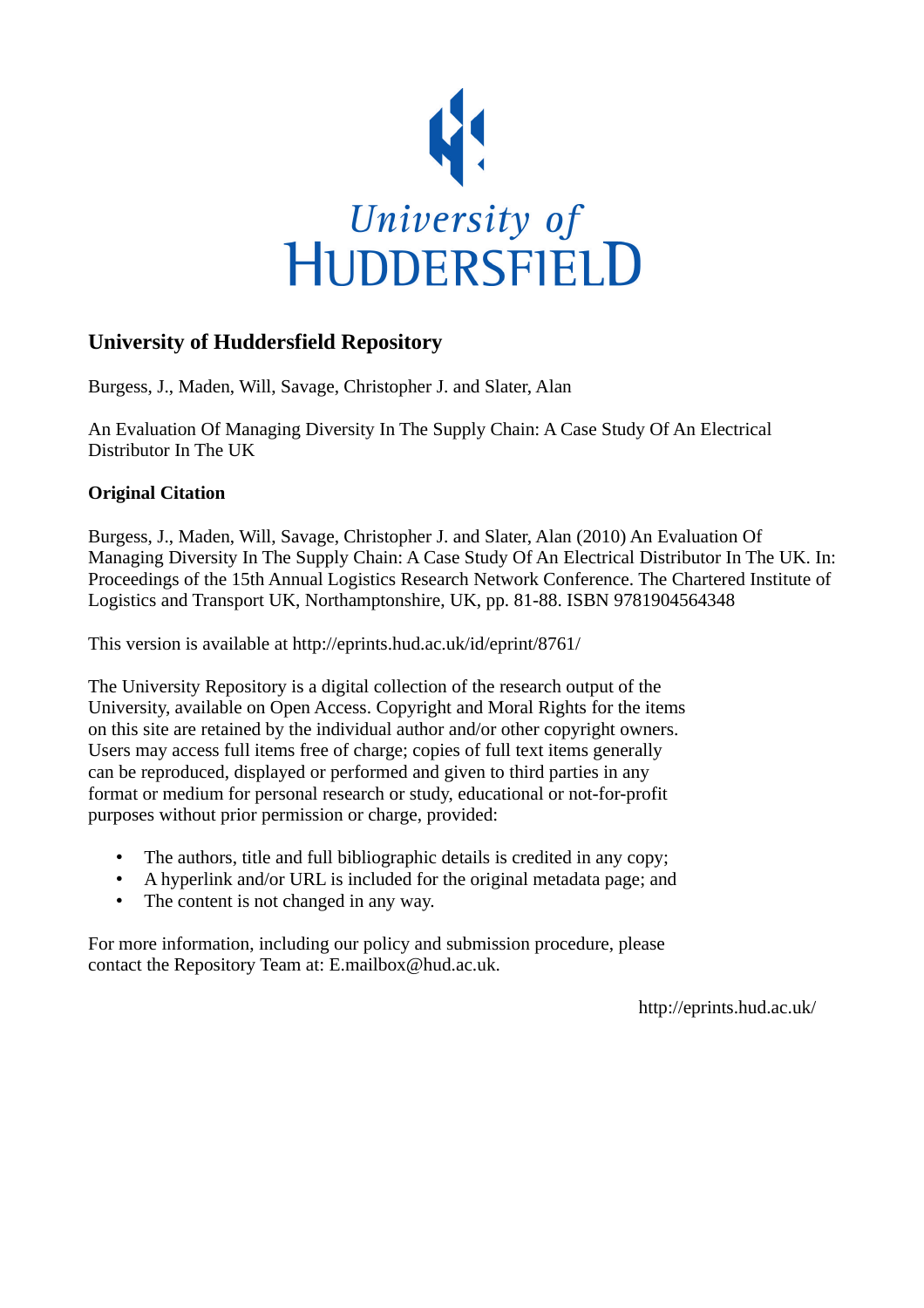# **AN EVALUATION OF MANAGING DIVERSITY IN THE SUPPLY CHAIN: A CASE STUDY OF AN ELECTRICAL DISTRIBUTOR IN THE UK**

### *J. Burgess, W. Maden, C.J. Savage, A.G. Slater*

*The University of Huddersfield, Transport and Logistics Division, Queensgate, Huddersfield, HD1 3DH, United Kingdom, Tel: +44 1484 471854*

#### **Introduction**

Businesses are complex dynamic systems, operating within non-linear environments. They are driven by strategic plans which are conceived and implemented within the tactical and operational levels of the organisation, executed through a myriad of processes including decision-making, involving a combination of technological and human-resource. Businesses operate within markets which are diverse, where the needs and service expectations vary widely. This diversity is also evident in the values that customers have of a company. There is an implicit relationship between the diversity of the market and the diversity within the organisation. This external and internal diversity is a key driver in the formulation of strategies which ultimately determine how a business functions operationally and performs within the market.

The method of understanding and managing the diversity within a business is at the heart of the reasoning behind the concept of 'supply chain segmentation'. The overarching principle is to find economic segments within the diverse product and customer mix and to match differentiated strategies accordingly. Fuller *et al* (1993, p.90) showed that where an averaging of logistics functions exists, a 'diseconomy' is created when uniform standards and polices are applied– 'a one size fits all approach'. The aim of supply chain segmentation is to prioritise resource to both the products and customers which contribute the highest proportion of sales and to reduce operational costs to those that contribute the lowest proportion of sales, whilst matching service level requirements. In essence, this strategy balances supply chain costs for individual products against their value to the business. As a result overall costs are reduced and subsequently profits are increased.

Whether through conscious efforts or through the application of a logical framework, organisations have always responded to market diversity by tailoring their products and approaches to meet the needs of their consumers. The pioneering work of Smith (1956) led to the formalisation of market segmentation. Smith (1956) argued that heterogeneous markets can be segmented into smaller homogenous markets; a differentiated strategic approach can then be applied to meet the individual needs of these segments. Smith (1956, p.3) defines a segmentation approach as "a rational and more precise adjustment of product and marketing effort to consumer or user requirements". Whilst this concept is now widely understood and is a core principle of marketing literature (Kotler and Armstrong, 2010; Lamb *et al*., 2008*)*, supply chain segmentation is less well known and as Lovell *et al* (2005) argue is an underused method.

Supply chain segmentation follows the same basic principle of market segmentation to the management of the supply chain. It is a method which manages the business diversity throughout the supply chain. A.T. Kearney (Feb 2008) propose that "the key to supply success lies in dynamic management – matching the right strategies with the right situation". Companies tend to have a finite amount of assets and available resource so it is imperative that these are used in the most effective and economic way – this is fundamentally what segmentation-based strategies achieve.

This paper sets out to show how a segmentation methodology can be applied to all planning levels: strategic, tactical and operational and the extent to which this can improve service levels and reduce operational costs. A segmentation strategy, which combines different supply chain and research methodologies, is applied to a UK company operating within the electrical industry.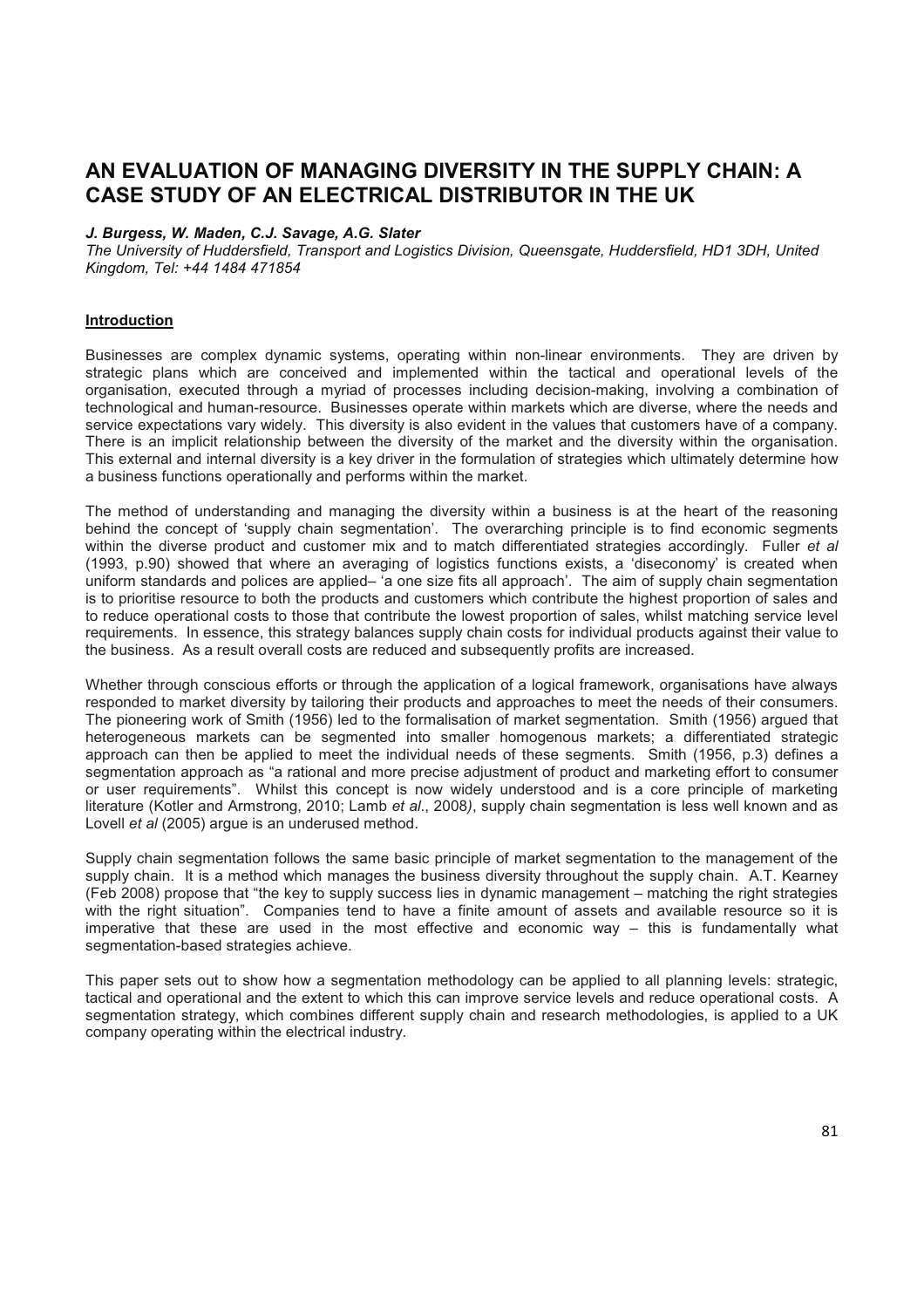#### **Managing diversity using a segmentation approach**

There is much diversity within supply chains because businesses sell a wide range of products to many different customers. It is desirable to serve customers with a mix of products to satisfy varying needs. Increasing global competition, new technologies and changing customer habits have led to greater customisation and product variety; have changed the dynamics of markets (Fisher *et al*., 1994; Ramdas and Spekman, 2000; Ramdas, 2003). This has led to business strategies which increasingly compete on service, putting pressure on the operation and leading to increases in inventory carrying costs, markdowns and write-offs and reductions in profit margins (Fisher *et al*., 1997). It is believed that mass customisation is the new business frontier for manufacturing and service industries (Pine and Davis, 1999). This is different to mass production markets which serve the "average customer". Mass customisation aims to offer "the most suitable product to each one of their customers" (Saisse and Wilding, 1997, p.200). This adds to the diversity in supply chains as product choices are increased and life cycles are shortened. This has been particularly true in markets such as personal computers, consumer electronics, cars and chemicals which have seen increases in new product introductions and product variety (Saisse and Wilding, 1997; Ramdas, 2003).

It is naturally advisable for companies to compete for business by delivering requirements demanded upon it by its customer base because; fundamentally, it is the customers who provide the income to keep a company solvent. In an ideal world businesses would best direct their strategies towards total customer satisfaction. If customers are not satisfied with the service they receive it is likely that they will move their business elsewhere. To satisfy all customers across the entire business (100% service level) however would require an unprecedented amount of invested cost (Woo and Fock, 2004). In the context of the supply chain the objective is to "maximise the overall value generated" (Chopra and Meindl, 2007). This is not easily achieved because the measures of cost and customer service trade-off against each another. According to Christopher (1998) as customer service levels approach 100% the elasticity of cost increases exponentially (see figure 1). At this point many products and services become unprofitable as operational costs begin to outweigh market costs. A point is reached where an optimum service level cost is reached. The cost of service starts to outweigh the benefit of revenue returns and profits are maximised.



Figure 1: The cost/benefit of service (Christopher, 1998)

The aim of a business is to capitalize on profits by maximising its turnover of sales whilst minimising operational costs. The characteristics of products determine the level of resource that is required to serve the customer. In an instance where resources are uniformly allocated to products a disproportionate level of supply chain costs are incurred. For products which incur excess operational costs their margins are eroded; sometimes to an extent which can result in a negative profit for those items. Furthermore high value products can become neglected if operational resources are not directed effectively. Products which are deemed high priority by customers can fall below service expectations. This means that all products and customers should not have the same level of service (Sabath and Whipple, 2004). The view of A.T Kearney (Sept 2008) is,

"Providing customers with the right products and services all of the time can be a complex, asset-heavy process, fraught with inefficiencies, waste and duplicate efforts".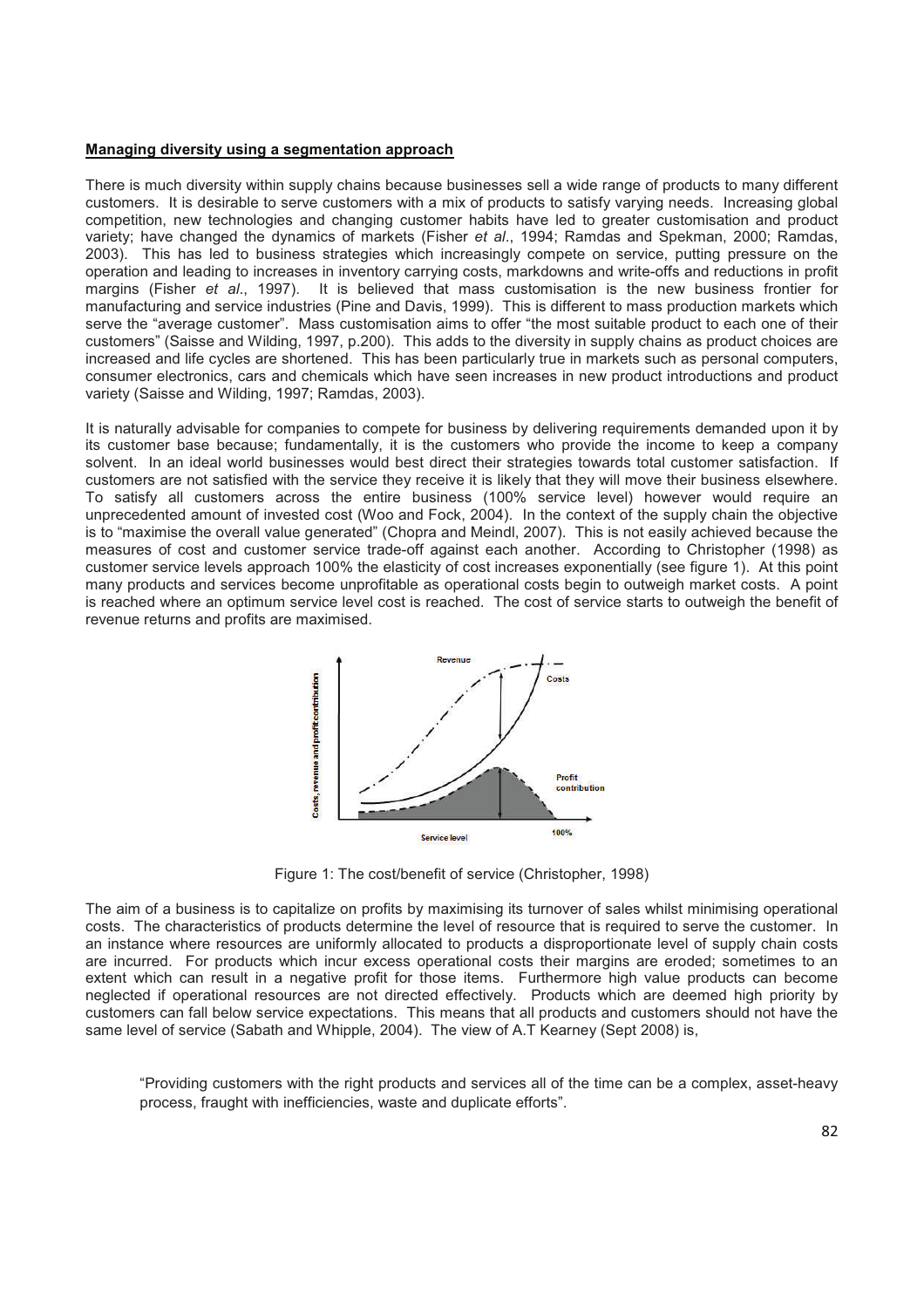A supply chain segmentation method reduces overall supply chain costs and increases service levels by finding solutions to the various supply chain trade-offs. The approach serves customers and products through distinct logistic pipelines, through a predetermined process which uses individual product and customer characteristics. There are few academic papers which embrace this as a subject even though the positive benefits have been emphasised (A.T. Kearney, 2008; Fuller *et al*, 1993; Lovell *et al*., 2005). Supply chain management literature that covers some aspects of segmentation, either intentionally or not, tends to be as part of a larger discipline, such as inventory management, supply chain and network design, warehouse design and management and transport. It is uncommon for segmentation to be a key supply chain strategy which has undertaken a formal planning process and which is then carried out within the different planning levels of the business; strategic, tactical and operational.

An article in the Harvard Business Review in 1993, entitled 'Tailored logistics: The next advantage' showed that companies should have distinct channels of distribution which serve different customer segments, describing them as 'logistically distinct businesses' (Fuller *et al*., 1993, p.87). The article has been described as the first to address this within the context of a supply chain (Lovell *et al*, 2005). The central point of the article was to show that where an 'averaging' across logistics functions exists, where "things flowed through consolidated channels at an average speed and were charged at an average cost" a 'diseconomy of scale' is created by logistics managers who apply uniform standards and polices (Fuller *et al*., 1993, p. 90) – 'a one size fits all approach'. This creates an unbalanced level of customer service and resource priorities are given to the wrong types of products, leading to congestion within the supply chain and an increasing of operational costs. Fuller *et al* (1993, p.90) argued that it is suboptimal to treat each product and customer as equal when in fact there is much diversity, leading to the notion that "customers who needed specialized products quickly but unpredictably tended to be underserved, whilst customers for more commodity-like products were overcharged".

In addition to Fuller et al (1993) it has been argued that different product types require different supply chains (Fisher, 1997; Haung *et al*., 2002; Selldin and Olhager, 2007; Payne and Peters, 2004). Fisher (1997) uses an approach not too dissimilar to Fuller *et al* (1993). It is unclear to what extent the article was influenced by Fuller *et al* (1993) but there are parallels to be drawn. Fisher's article, however, has less detail and doesn't ask some of the more precise questions that were posed by Fuller *et al* (1993). It is suggested by Fisher (1997, p.106) that 'before devising a supply chain, consider the nature of the demand for your products'. Fisher (1997) suggests that a supply chain strategy of efficiency or responsiveness can be adopted depending on whether the type of product is either functional or innovative. A functional product is described as a staple product and an innovative product as a fashion product. A particular product is segmented as either a functional or innovative product by the characteristics it exhibits. Harrison and van Hoek (2005) use the characteristics of volume and variability to segment the supply chain into four distinct categories. Christopher and Towill (2002) propose that three variables can be used to define supply chain strategy; products (either standard or special); demand (either stable or volatile); and lead time (either short or long). A survey conducted by Selldin and Olhager (2007) of 128 companies showed that more companies which had used Fisher's model out performed companies which did not.

Recent academic press has tended to cite Fisher's matrix as the foundation for discussion on supply chain segmentation and it has been mostly used as a method in supply chain design (Christopher and Towill, 2002; Lee, 2002; Mason-Jones *et al*., 2000; Naylor *et al*., 1999; Payne and Peters, 2004). Since the 1980s the two paradigms of lean and agile were developing exclusively of each other. In the late 1990s these two paradigms have been drawn together to form a new paradigm called leagile. The methods shown in Fisher's segmentation matrix and leagile methods, which combined lean and agile principles, were aligned (Childerhouse and Towill, 2000, p.340; van Hoek *et al*., 2001, p.131). Leagile methods are superimposed onto Fisher's matrix, where the functional supply chain represents lean practice and the innovative supply chain represents agile practice. It is unclear if Fisher's matrix developed this new approach or it was done as an afterthought. Huang *et al* (2002) build upon this matrix adding a third product type of hybrid. A hybrid product is one that has both functional and innovative characteristics.

For some companies the level of investment required to operate two supply chains which are physically distinct could possibly outweigh the benefits. This would apply to businesses with small revenues, which operate a local supply chain and have a small number of suppliers or products. The process which segments products by their characteristics into either functional or innovative is vague and doesn't focus on the use of business data. The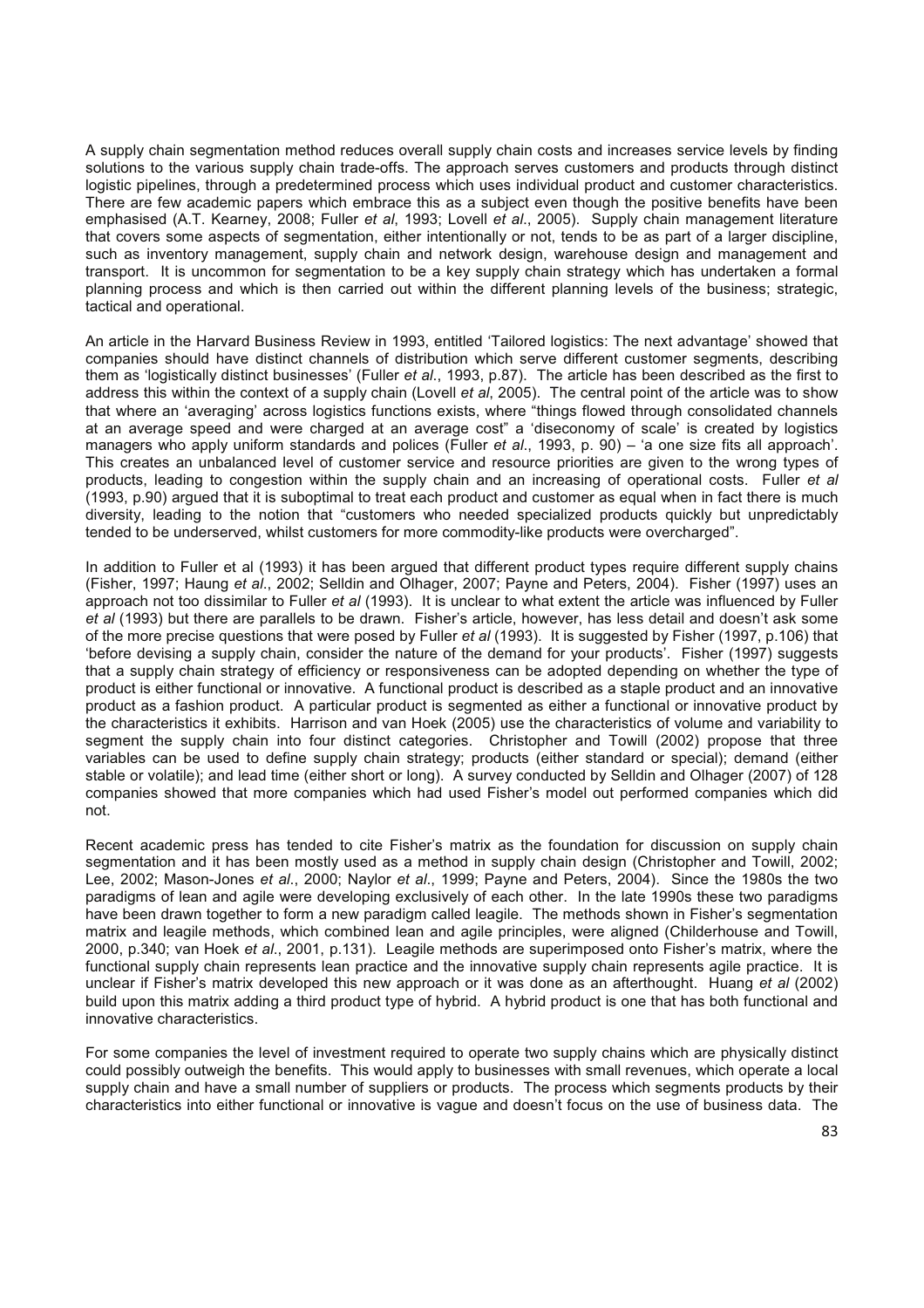research concentrates on the different types of products and how they should move within the supply chain. There is no consideration of how this relates to different types of customers and does not attempt to solve supply chain trade-offs and therefore a profitability approach is not used. Sabath and Whipple (2004) have taken an approach which draws together different types of product and customer types into what is described as a customer/product action matrix. Their approach is to segment products and customers using an Activity Based Costing (ABS) method. Products and customers can be one of the four different segments: extremely profitable, highly profitable, marginally profitable and unprofitable.

In reality, grouping products into two distinct categories using a small number of factors isn't always the best solution to adopt, an observation made by Lovell *et al* (2005, p.143). Supply chains for many companies are too complex because of their diverse product range and large supply base to make that simple distinction. A study of segmentation by Lovell *et al* (2003) builds on the work of Fuller *et al* (1993). It is the most in-depth study of this nature and embraces segmentation as a strategy and methodology in its own right. Lovell *et al* (2005) argue that the optimum segmentation strategy lies somewhere between the two distinct supply chains used in Fisher's (1997) model and a supply chain for every individual product. Lovell *et al* (2005) provide a table of possible factors that can influence supply chain segmentation of products and customers. There list is not exhaustive but does allow for an understanding of the different factors that can be considered. There are different types of strategies discussed but there is little detail on an operational methodology. For instance, it is argued without going into any detail that products with a short life cycle would lend themselves best to networks that hold low levels of inventory and use fast transport nodes. An emphasis is put on value density as a measure to determine the choice of supply chain and it is argued that centralised inventory is well suited for higher product value densities.

The segmentation process can provide practical solutions for operational decisions as well as strategic design. For instance solutions can be found to support storage, handling and purchasing decisions (Smith and Slater, 2001). Cachon and Fisher (1997) show that inventory can be reduced if individual rules for average demand and demand variability are used. Smith and Slater (2001) propose that inventory decisions can be formulated by segmenting products into six categories using the characteristics of sales volume and sales variability. Different methods for forecasting and purchasing can be applied depending on the type of product.

#### **Research design**

Both the benefits and situations for when a research case strategy is applicable are laid out by Yin (2003). It is appropriate in the context of this research project due in part to the complexity of the problem but also because it is the most feasible way of testing the efficaciousness of the strategy employed. Furthermore, a working supply chain provides the platform to implement new solutions and provides a platform for where observable results can be examined. It is not possible to form a supposition of the benefits of such a strategy without carrying out a project of this kind. A case study research strategy is therefore the appropriate method to achieve these goals.

As a strategy, a case study approach is a common method used in supply chain management studies It is an effective method for conducting research for studies of this type (McCutcheon and Meredith, 1993; Voss, 2002). According to Voss *et al* (2002, p.195) a case study research strategy has "consistently been one of the most powerful research methods in operations management". Typical research methods which use experiments, surveys and history are not applicable for this study because of their limited ability to deal with a large number of variables with a wide-reaching focus. A pilot study approach was used to test and implement various solutions, which when proven to be successful was implemented throughout the rest of the business.

#### **Description of the problem**

The case study company is a wholesale distributor of electrical materials and safety equipment, and also parts and spares for maintenance, repair and operations (MRO). The electrical wholesale industry is an intensively competitive market, with pressures from external forces, competing on price, product availability and delivery service. The business has developed a culture, reinforced through strategic policies, where the main aim has been a drive to increase sales. A single supply chain strategy is used to serve all customers with products regardless of their actual value to the business. This atomistic culture has resulted in reducing profits over the long term due to increased logistics costs such as the costs of carrying excess inventory. A profitability analysis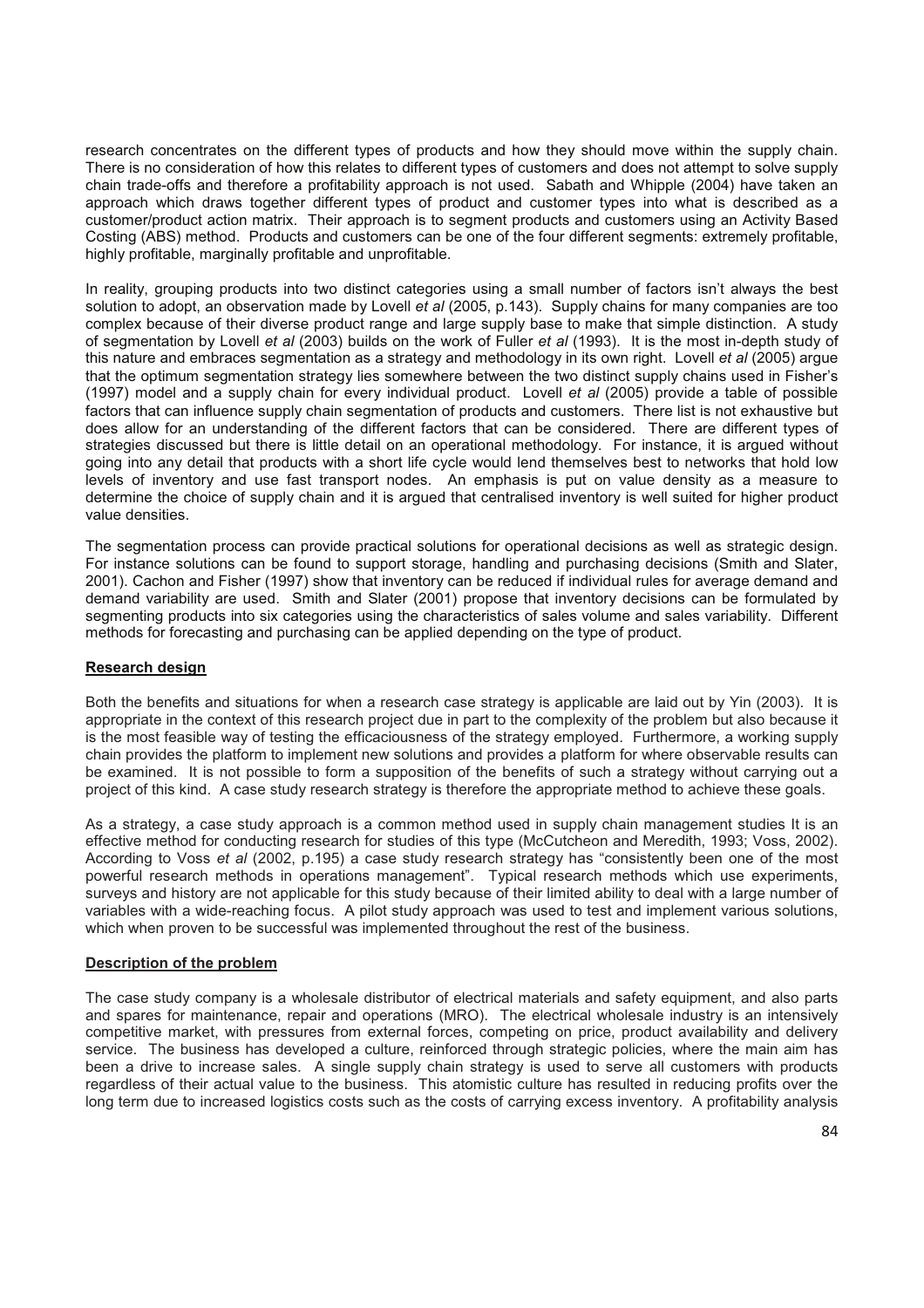(Smith and Slater, 2001) showed that many products and customers were unprofitable. The results of the product profitability analysis are shown in figure 2. This high level of unprofitability was because logistics costs were exceeding product margins as a result of high volumes of stock obsolescence, low levels of stock turnover and low levels of operational productivity.



Figure 2: Cumulative product profitability analysis

## **The case study**

Two separate projects were carried out within the case study company from September 2006 to December 2008. A review was undertaken to gain an understanding of the design of the supply chain, operational methods and to uncover the reasons behind the under-performing operation. It was proposed that the supply chain should be redesigned so that the service levels of products and customers reflect their respective value to the business. A segmentation strategy was applied at the different levels of the business in an attempt to reduce the supply chain issues which the business was experiencing. The objectives of the projects were to:

- reduce the amount of products;
- remove obsolete stock;
- increase the rate of stock turnover:
- increase operational productivity;
- improve working conditions;
- improve supplier delivery reliability;
- improve customer service levels (product fulfilment

The first project was carried out within the Southwest region of the business, where changes were made to the design of the supply chain and to the design and layout of a regional distribution centre (RDC). The major problem was with the large amount of stock congestion at the branches and RDC. Products were categorised by sales volume into A, B and C classifications and customers into key, core, occasional and competitor's classifications. A warehouse was opened to hold all of the slow moving products. A customer service level matrix was designed using the customer and product classifications and to establish new delivery times. These changes to delivery times meant that overall transport costs could be reduced and service levels for key customers increased. The layout of the RDC was redesigned after the slow moving products were removed. A storage media type and location for each product was allocated using the products volume, type and weight and the maximum quantity to be held.

The implementation of the project created some immediate benefits. The benefits from the changes to the operation are readily observable. The redesign of the warehouse, the movement of stock to the slow moving warehouse and removal of obsolete products freed up space and increased the efficiency of the operation. It became much easier to walk around the warehouse and reduced put-away and picking times because the congestion had been reduced. The improvement of the layout in the warehouse, by placing priority products in the most favourable positions, means that productivity levels were increased. Manning levels were reduced by 15% as a result. As part of the location process the products are amalgamated into one easily identifiable location. The products are counted and any differences in the balance of stock changed. The ease of which the right products could be easily located improved the accuracy of stock levels from 82% to 98%.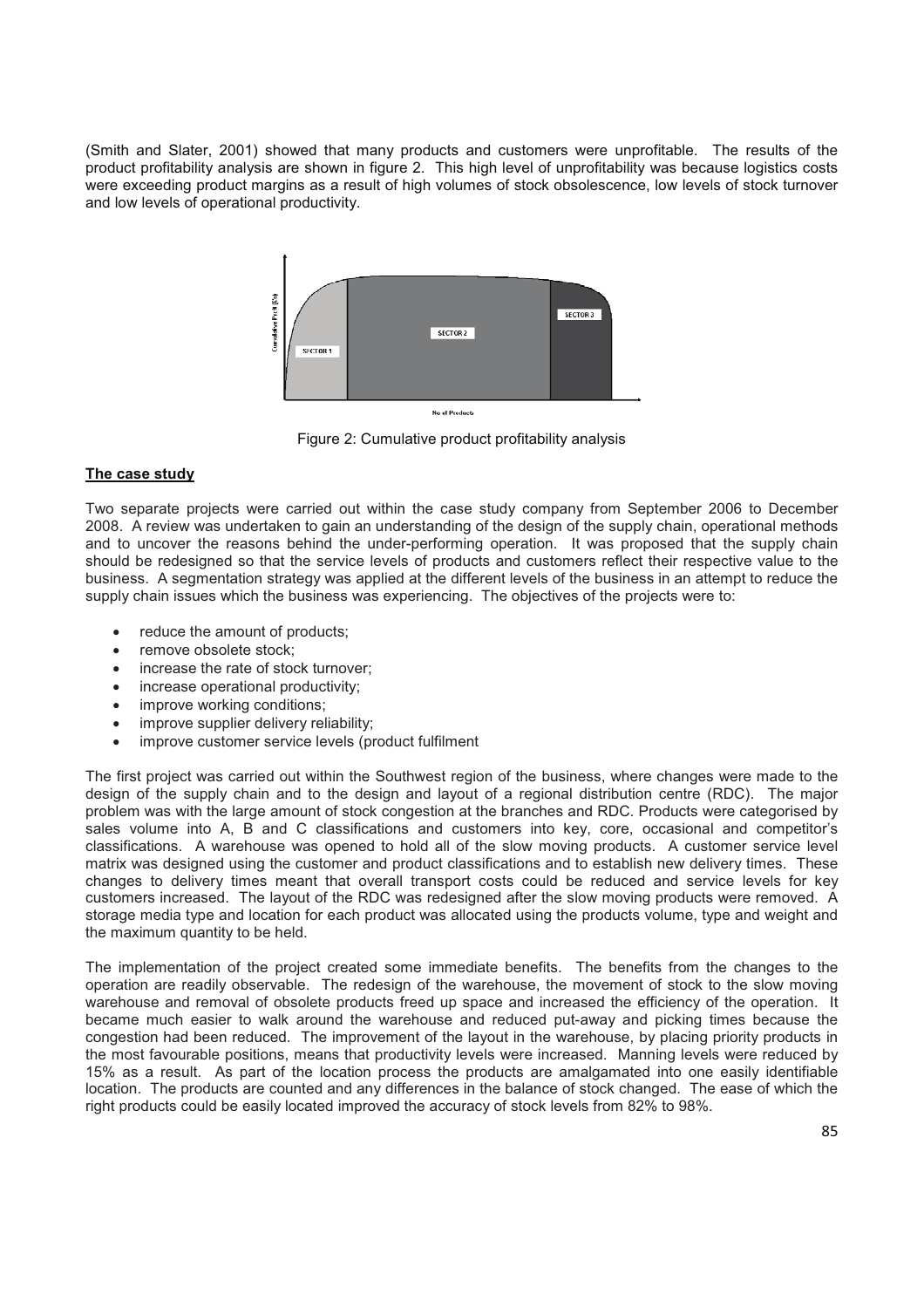The second project was based upon a study which was undertaken of the company's purchasing and inventory system. Analysis undertaken of a number of products had showed that the behaviour and level of stock was erratic and in excess of what was deemed acceptable by the company. An example of an analysis of single product for a year is shown in figure 3. This was because of inadequate forecasting techniques and inventory methods which were being used. The same methods were also being used to calculate reorder levels and purchasing quantities for all products.



Figure 3: Product analysis

A discrete event simulation (DES) model was designed to fully replicate the system and to act as a vehicle to test a number of scenarios using a segmentation approach. The factors of product classification (A, B and C), product variability and lead time variability were used to split the products into twelve different segments. The products were classified using a combination of sales volume and sales revenue. These two factors were used to take into account the value which was generated for the business and the value to the customer. The inventory methods which were used to calculate the level of the reorder point and the purchasing quantity were set depending on the classification of the product. The variability of volume was calculated using a correlation coefficient equation. The results from this equation were used to determine the type of forecasting method and the parameters for the base and the trend. A four month and six month sales period were used to calculate the base and trend respectively. Products which exhibited large values were given a larger parameter value. A coefficient of variance was used to calculate the variance of lead times. If a product exhibited a high lead time coefficient then an extra quantity of safety stock was added.

#### **Correlation coefficient**

$$
r = \sqrt{\frac{[n\sum_{i=1}^{n} t_i Y_i - (\sum_{i=1}^{n} t_i) (\sum_{i=1}^{n} Y_i)]^2}{[n\sum_{i=1}^{n} t_i^2 - (\sum_{i=1}^{n} t_i)^2] [n\sum_{i=1}^{n} Y_i^2 - (\sum_{i=1}^{n} Y_i)^2]}}
$$

*Y = Month sales t = Month n = Number of months* **Coefficient of variance**

$$
\mathbf{CV} = \frac{\sigma}{\mu}
$$

*CV = Coefficient of variance = Standard deviation of sales µ = Mean of sales*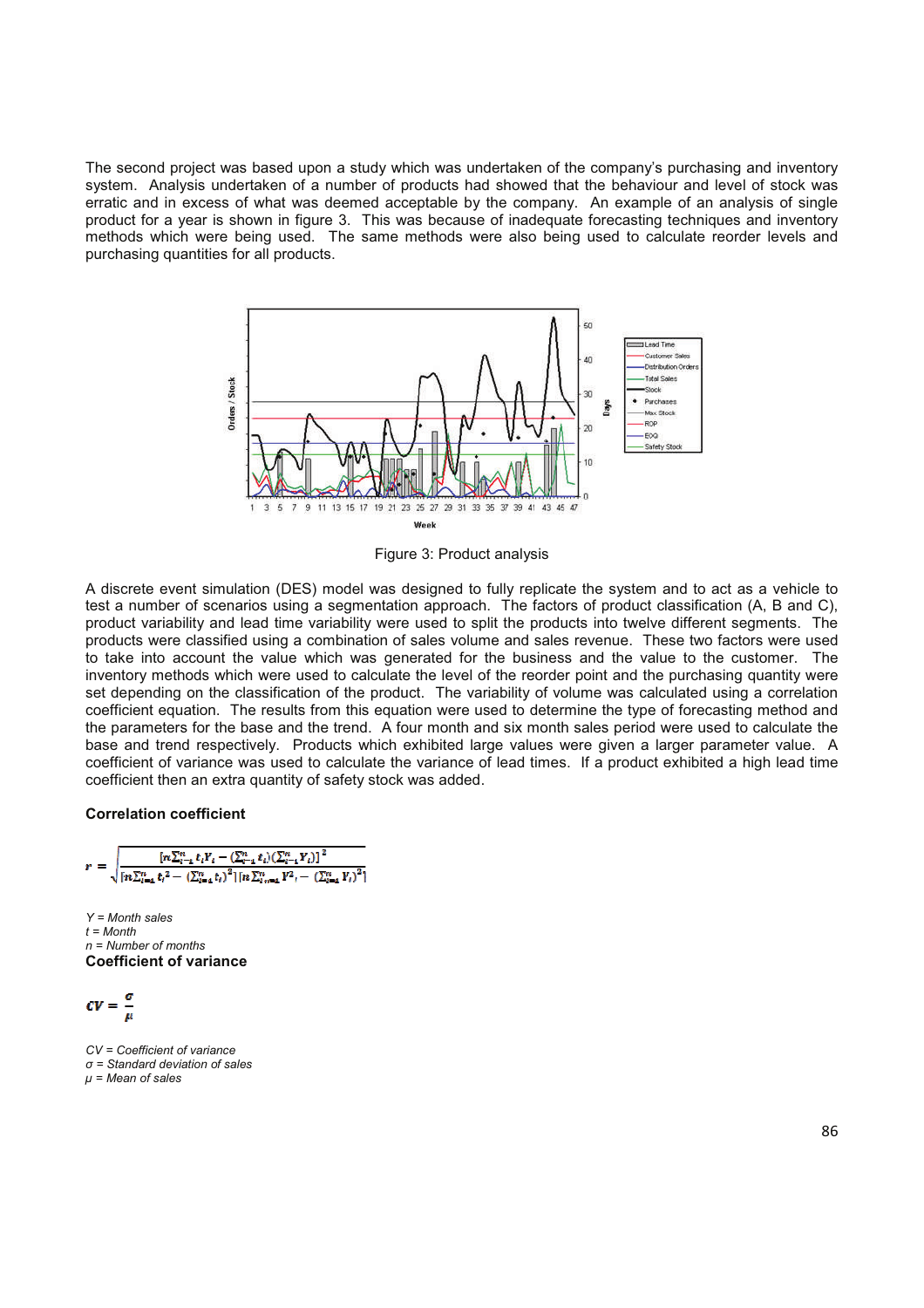The results from the simulation model showed that the segmentation approach outperformed the current 'onesize' fits all approach. The results indicated that customer service levels for the fastest moving products (A classification) could be increased from 95% to 98%. This was because forecasting errors were reduced and the reorder levels could be set to better match the pattern of sales. The total number of products stock-outs was also shown to be reduced. The overall level and cost of stock held could be significantly reduced by increasing the turnover of stock for slow moving products (B and C classifications). The results generated were used to validate the final recommendations to the business.

#### **Conclusions**

The existing literature on supply chain segmentation is limited. There are few academic papers which embrace this as a subject even though the positive benefits have been emphasised (A.T. Kearney, 2008; Fuller et al, 1993; Lovell et al., 2005). The methods and reasoning of this strategy have been applied to isolated areas of management and not interpreted as a theory of segmentation. These approaches are embedded as theories within smaller subject areas and have not been amalgamated into a holistic strategy and set out as theoretical framework. The concept in recent years has been applied mainly to the design of supply chains (Christopher and Towill, 2002; Lee, 2002; Mason-Jones et al., 2000; Naylor et al., 1999; Payne and Peters, 2004). Lovell et al (2005) argues that a segmentation strategy should involve characterising products and customers by using many more factors.

A segmentation strategy, which combines different supply chain and research methodologies, is applied to a UK company operating within the electrical industry. It was found that uniform policies had created high volumes of stock obsolescence and logistics costs that exceeded product margins which had left many products and customers unprofitable. It was shown in the case study that a segmentation methodology can be applied to all planning levels, strategic, tactical and operational and the extent to which this can improve service levels and reduce operational costs. The case study project was undertaken using a structured approach which followed a clear research strategy and process. The segmentation approach which was used by Smith and Slater (2001) was built upon to add the dimension of lead time variability. From a practical point of view the evidence showed that the application of a segmentation strategy in this context had created significant benefits for the business. The improvements to customer service levels and a reduction in the cost of the operation will continue to manifest in increased profits in the long term.

## **References**

- A.T. Kearney. (2008) '*How many supply chains do you need'*, http://www.atkearney.com/main.taf?p=5,3,1,72 Date Accessed 14/06/08.
- Cachon, G & Fisher, M (1997) '*Campbell Soups continuous replenishment program*': Evaluation and enhanced inventory decision rules, Vol. 6, No.3, Production and Operations Management
- Chopra, S. & Meindl, P. (2007) '*Supply chain management*: Strategy, planning & operations', 3rd ed, Prentice Hall.
- Childerhouse, P. & Towill, D. R. (2000) '*Engineering supply chains to match customer requirements*', Vol.13, Issue 6, pp.337-345, Logistics Information Management.
- Christopher, M. (1998) '*Logistics and supply chain management*: Strategies for reducing cost and improving service', 2<sup>nd</sup> ed, London: Financial Times.
- Christopher, M. & Towill, D. R. (2002) '*Developing market specific supply chain strategies*', Vol.13, Issue 1, pp.1-14, The International Journal of Logistics Management.
- Fisher et al (1994) '*Making supply meet demand in an uncertain* world', Vol.72, Issue 3, pp. 83-93, Harvard Business Review.
- Fisher, M. L. (1997) '*What is the right supply chain for your product*?', Vol.75, Issue 2, pp.105-116, Harvard Business Review.
- Fisher *et al* (1997) *'Configuring a supply chain to reduce the cost of demand uncertainty'*, Vol. 6, No.3, pp.211-225, Production and Operations Management.
- Fuller, J. B *et al*. (1993) '*Tailored logistics: The next advantage*', Vol.71, Issue 3, pp.87-98, Harvard Business Review.